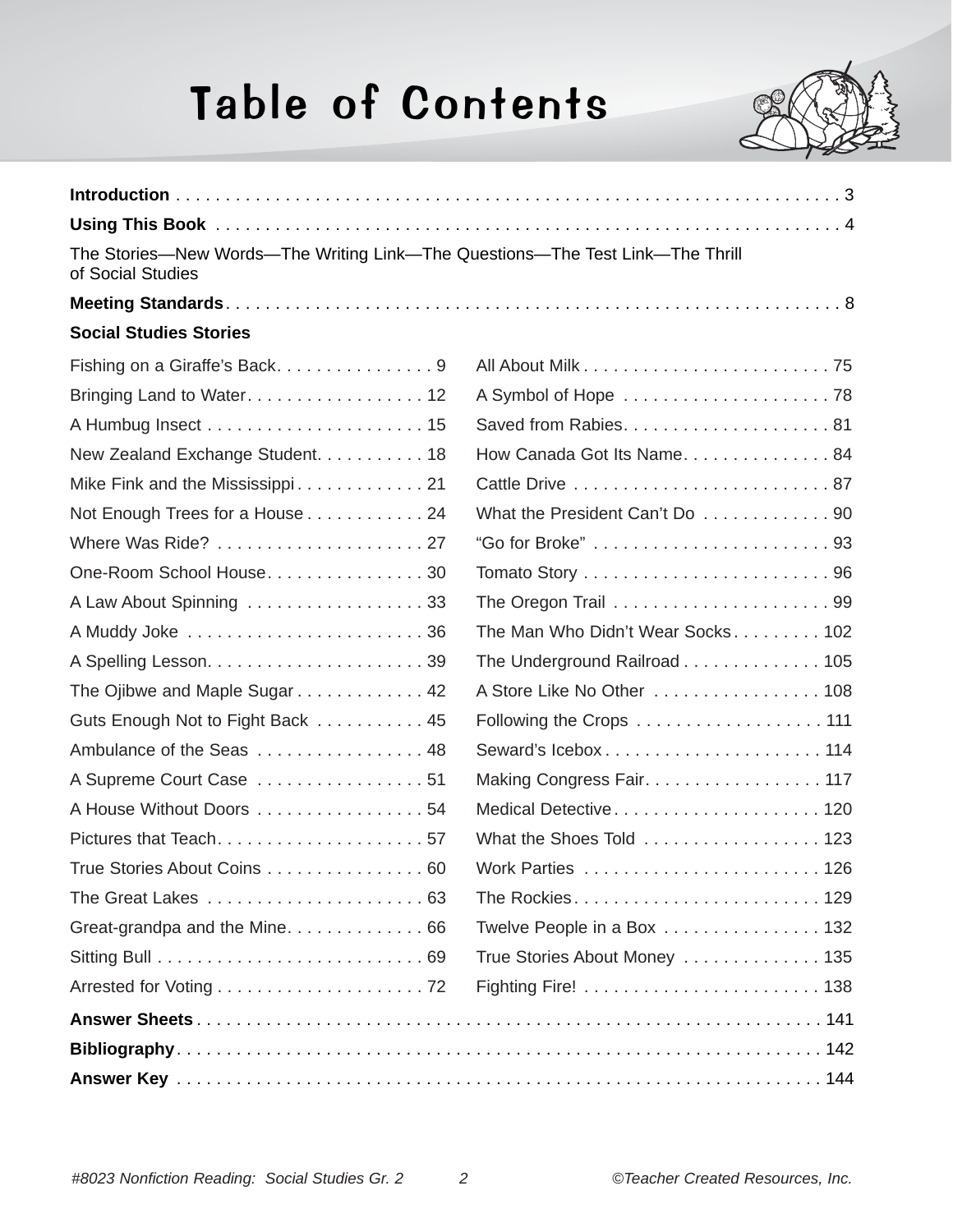## A Muddy Joke



Abe had a stepmother. Abe loved his stepmother very much. Abe's stepmother used to tease Abe. She would tease him about being tall. "You'd better wash your head," she would say. "Wash your head so you don't get the ceiling dirty."

Abe's stepmother liked things to be clean. Every spring, she cleaned their cabin. She cleaned the cabin from top to bottom. She even whitewashed the ceiling. Abe looked at the whitewashed ceiling. He looked at how clean and white it was. Then, Abe had an idea. Abe thought of a way to tease his stepmother. He would surprise his stepmother with a muddy joke!



Abe went to a little boy. "Step in the mud," he told the little boy. The little boy stepped in the mud. Then, Abe picked up the boy. He carried the boy into the house. Then, Abe turned the boy upside down. Abe held the boy up high so that the boy's feet touched the ceiling. Abe held the boy up as he walked across the ceiling. Soon, a trail of muddy footprints went right across the ceiling! Abe's stepmother was surprised when she saw the trail of muddy footprints. She laughed. She liked Abe's joke.

Abe's full name was Abraham Lincoln. He was born in 1809. He was born in Kentucky. His family was poor. They lived in a little cabin. It was made of logs. It had only one room. It had only one window. It had a dirt floor.

Abe's family moved to Indiana. His mother died when he was nine. Abe's father got married again. Abe's stepmother helped Abe. Abe didn't get to go to school very often, but Abe worked hard. He borrowed books. He read them by the firelight. He studied hard. He always returned the books he borrowed. Abe worked hard all of his life. He never stopped reading. He became president. He was the 16th president of the United States.